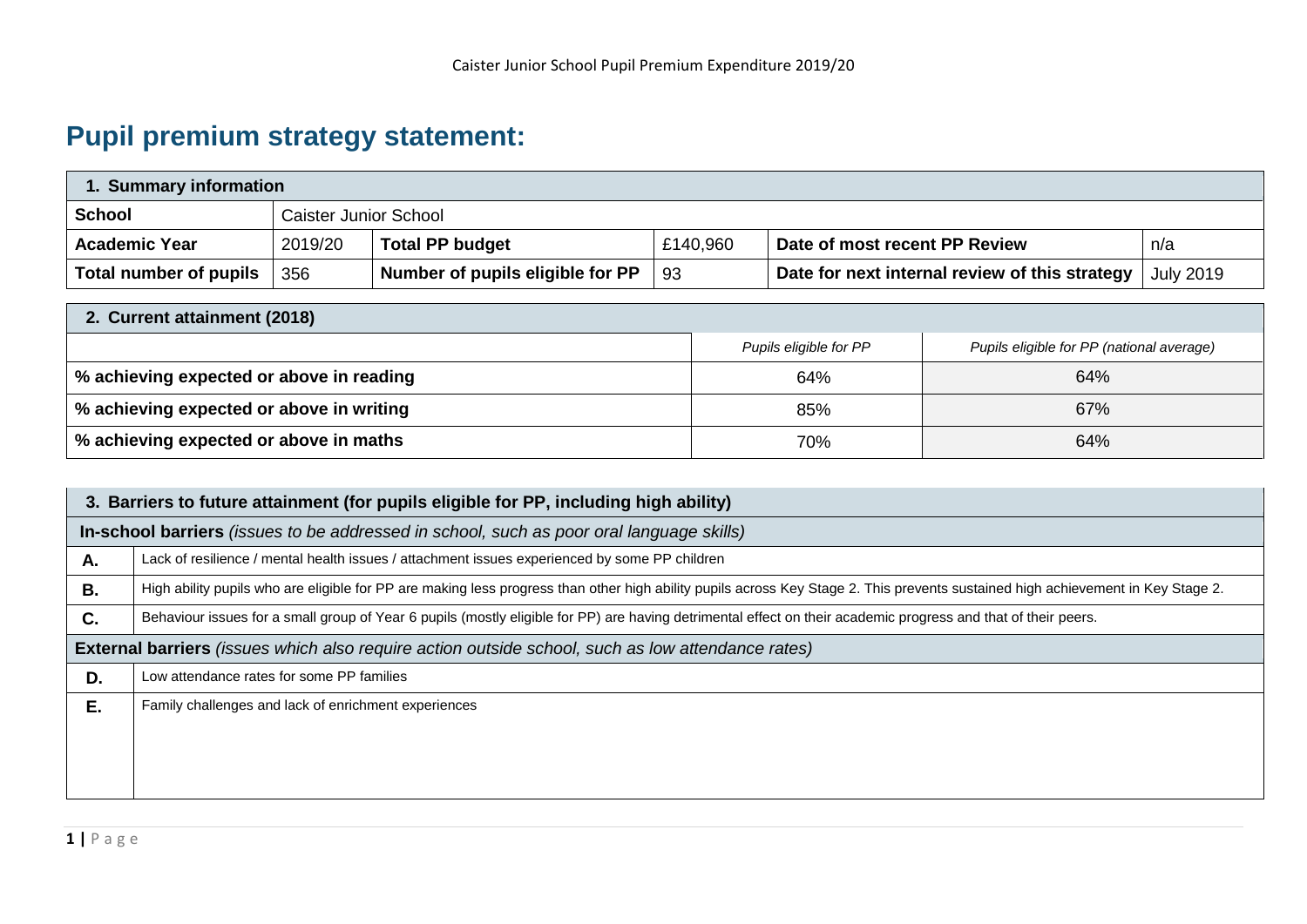| 4. Desired outcomes |                                                                                               |                                                                                                                                                                                                                                                                                                              |  |  |  |
|---------------------|-----------------------------------------------------------------------------------------------|--------------------------------------------------------------------------------------------------------------------------------------------------------------------------------------------------------------------------------------------------------------------------------------------------------------|--|--|--|
|                     | Desired outcomes and how they will be measured                                                | Success criteria                                                                                                                                                                                                                                                                                             |  |  |  |
| Α.                  | Lack of resilience / mental health issues / attachment issues experienced by some PP children | Identified children able to fully access the curricilum and feel happy and<br>safe in school                                                                                                                                                                                                                 |  |  |  |
| <b>B.</b>           | Higher rates of progress across KS2 for high attaining pupils eligible for PP.                | Pupils eligible for PP identified as high ability make as much progress as<br>'other' pupils identified as high ability, across Key Stage 2 in maths,<br>reading and writing. Measured in Y4, 5 and 6 by teacher assessments<br>and successful moderation practices established across comparable<br>schools |  |  |  |
| C.                  | Behavioural issues of pupils addressed.                                                       | Fewer behaviour incidents recorded for these pupils on the school<br>system (without changing recording practices or standards).                                                                                                                                                                             |  |  |  |
| D.                  | Increased attendance rates for pupils eligible for PP.                                        | Reduce the number of persistent absentees among pupils eligible for PP<br>to 2% or below. Overall PP attendance improves from 94.56% to 96% in<br>line with 'other' pupils.                                                                                                                                  |  |  |  |
| Е.                  | Family challenges and lack of enrichment experiences                                          | Minimise effect from families needing pastoral / CP support. Children<br>make good or better progress in their learning as a result of forming vital<br>relationships with key staff                                                                                                                         |  |  |  |

| 5. Planned expenditure                                                                                                                                                                      |                                                                                                           |                                                                                                                                                                                                                                   |                                                                                                                                                                    |                   |                                            |  |  |
|---------------------------------------------------------------------------------------------------------------------------------------------------------------------------------------------|-----------------------------------------------------------------------------------------------------------|-----------------------------------------------------------------------------------------------------------------------------------------------------------------------------------------------------------------------------------|--------------------------------------------------------------------------------------------------------------------------------------------------------------------|-------------------|--------------------------------------------|--|--|
| Academic year                                                                                                                                                                               | 2019/20                                                                                                   |                                                                                                                                                                                                                                   |                                                                                                                                                                    |                   |                                            |  |  |
| The three headings below enable schools to demonstrate how they are using the pupil premium to improve classroom pedagogy, provide targeted<br>support and support whole school strategies. |                                                                                                           |                                                                                                                                                                                                                                   |                                                                                                                                                                    |                   |                                            |  |  |
| i. Quality of teaching for all                                                                                                                                                              |                                                                                                           |                                                                                                                                                                                                                                   |                                                                                                                                                                    |                   |                                            |  |  |
| <b>Desired outcome</b>                                                                                                                                                                      | Chosen action /<br>approach                                                                               | What is the evidence and rationale<br>for this choice?                                                                                                                                                                            | How will you ensure it is<br>implemented well?                                                                                                                     | <b>Staff lead</b> | When will you<br>review<br>implementation? |  |  |
| Improved progress at<br>KS2                                                                                                                                                                 | Staff training on high<br>quality feedback.<br>Staff training on developing<br>maths & reading skills for | We want to invest some of the PP in longer<br>term change which will help all pupils. Many<br>different evidence sources, suggest high<br>quality feedback is an effective way to<br>improve attainment, and it is suitable as an | Course selected using evidence of<br>effectiveness.<br>Use INSET days to deliver training.<br>Peer observation of attendees'<br>classes after the course, to embed | English<br>leads  | <b>July 2019</b>                           |  |  |

learning (no assessment).

school feedback policy.

Lessons from training embedded in

approach that we can embed across the

school.

the high attaining pupils in

KS2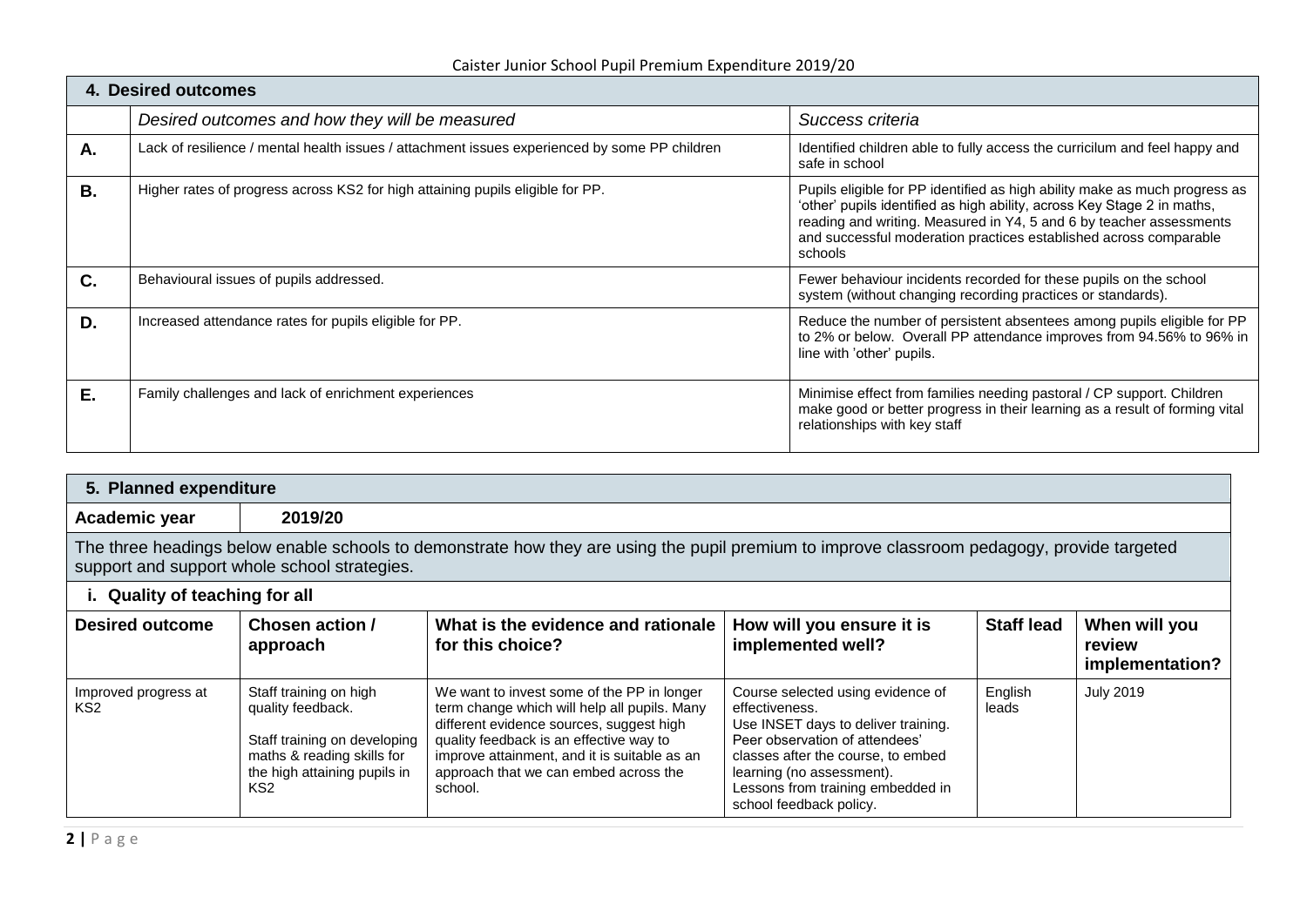Caister Junior School Pupil Premium Expenditure 2019/20

| Improved progress for<br>high attaining pupils                                               | CPD on providing stretch<br>for high attaining pupils. | High ability pupils eligible for PP are making<br>less progress than other higher attaining<br>pupils across Key Stage 2, particularly in<br>maths & GaPS. We want to ensure that PP<br>pupils can achieve high attainment as well as<br>simply 'meeting expected standards'. We<br>want to train a small number of relevant<br>teachers in practices to provide stretch and<br>encouragement for these pupils. | Course selected using evidence of<br>effectiveness.<br>Use INSET days to deliver training.<br>Peer observation of attendees'<br>classes after the course, to embed<br>learning.                        | English<br>leads  | <b>July 2019</b>                           |  |
|----------------------------------------------------------------------------------------------|--------------------------------------------------------|-----------------------------------------------------------------------------------------------------------------------------------------------------------------------------------------------------------------------------------------------------------------------------------------------------------------------------------------------------------------------------------------------------------------|--------------------------------------------------------------------------------------------------------------------------------------------------------------------------------------------------------|-------------------|--------------------------------------------|--|
| Higher rates of progress<br>across KS2 for high<br>attaining pupils eligible<br>for PP.      | Curriculum resources                                   | Due to the children's lower rates of reading<br>development, it is vital that the school has<br>high quality reading and phonics resources<br>that promote both reading for pleasure and<br>decoding skills. A part of this is used to pay<br>for the schools' REN reading programme. In<br>addition, maths resources will be purchased<br>to support learning.                                                 | A TA is employed to deliver and<br>monitor the use of resources and the<br>children's progress<br>The maths leader monitor books,<br>lessons, planning and progress data                               | Maths leader      | <b>July 2019</b>                           |  |
| Total budgeted cost<br>£5,000                                                                |                                                        |                                                                                                                                                                                                                                                                                                                                                                                                                 |                                                                                                                                                                                                        |                   |                                            |  |
| ii. Targeted support                                                                         |                                                        |                                                                                                                                                                                                                                                                                                                                                                                                                 |                                                                                                                                                                                                        |                   |                                            |  |
| <b>Desired outcome</b>                                                                       | <b>Chosen</b><br>action/approach                       | What is the evidence and rationale<br>for this choice?                                                                                                                                                                                                                                                                                                                                                          | How will you ensure it is<br>implemented well?                                                                                                                                                         | <b>Staff lead</b> | When will you<br>review<br>implementation? |  |
| Improved self-esteem /<br>mental health issues<br>Improved progress for<br>vulnerable pupils | 121 and small group<br>nurture provision               | Some of the students need targeted support<br>to be able to access normal classroom<br>teaching setting.<br>This is an environment which has been<br>independently evaluated and shown to be<br>effective in other schools.                                                                                                                                                                                     | Organise timetable to ensure staff<br>delivering provision have sufficient<br>preparation and delivery time.<br>Consult feeder school to identify any<br>potential barriers to good<br>implementation. | <b>SENDCo</b>     | Termly                                     |  |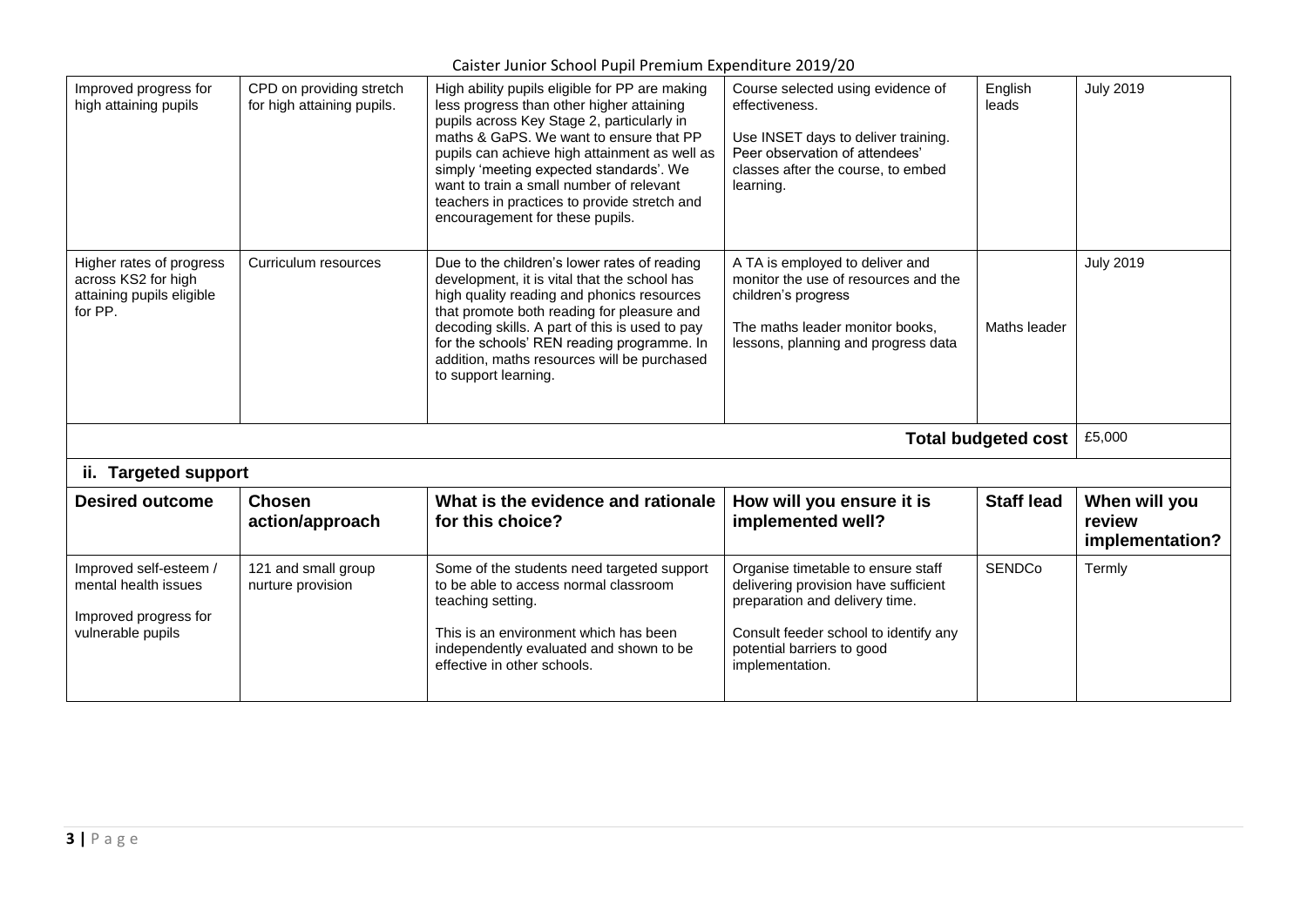Caister Junior School Pupil Premium Expenditure 2019/20

| Improved progress for<br>high attaining pupils                                                   | Weekly small group<br>sessions in maths for high-<br>attaining pupils with<br>experienced teacher, in<br>addition to standard<br>lessons. | We want to provide extra support to maintain<br>high attainment. Small group interventions<br>with highly qualified staff have been shown<br>to be effective.<br>We want to combine this additional provision<br>with some 'aspiration' interventions such as<br>talks from successful former pupils.                                                                                                                                  | Extra teaching time and preparation<br>time paid for out of PP budget, not<br>sought on a voluntary basis.<br>Impact overseen by English and<br>maths leads<br>Teaching assistant (TA) CPD for TAs<br>supporting the sessions.<br>Engage with parents and pupils<br>before intervention begins to address<br>any concerns or questions about the<br>additional sessions. | Pupil<br>Premium<br>Coordinator | Termly                                     |
|--------------------------------------------------------------------------------------------------|-------------------------------------------------------------------------------------------------------------------------------------------|----------------------------------------------------------------------------------------------------------------------------------------------------------------------------------------------------------------------------------------------------------------------------------------------------------------------------------------------------------------------------------------------------------------------------------------|--------------------------------------------------------------------------------------------------------------------------------------------------------------------------------------------------------------------------------------------------------------------------------------------------------------------------------------------------------------------------|---------------------------------|--------------------------------------------|
| Development of<br>resilience and increased<br>mental health<br>More stable family<br>backgrounds | Pupil & family support<br>delivered using pastoral<br>mentors and Thrive<br>approach                                                      | Pastoral mentors are employed to work with<br>families who are facing challenges or<br>struggling to deliver good parenting. A high<br>percentage of our PP children are supported<br>through this.<br>In addition, counselling, learning mentors,<br>additional 1:1 mentoring and Thrive<br>approach provide the strong social and<br>emotional support. This support is always<br>available for service and looked after<br>children | The work of these support staff is<br>closely monitored by SENDCo and<br>senior team                                                                                                                                                                                                                                                                                     | <b>SLT</b>                      | Every half term                            |
|                                                                                                  |                                                                                                                                           |                                                                                                                                                                                                                                                                                                                                                                                                                                        |                                                                                                                                                                                                                                                                                                                                                                          | <b>Total budgeted cost</b>      | £106,000                                   |
| iii. Other approaches                                                                            |                                                                                                                                           |                                                                                                                                                                                                                                                                                                                                                                                                                                        |                                                                                                                                                                                                                                                                                                                                                                          |                                 |                                            |
| <b>Desired outcome</b>                                                                           | <b>Chosen</b><br>action/approach                                                                                                          | What is the evidence and rationale<br>for this choice?                                                                                                                                                                                                                                                                                                                                                                                 | How will you ensure it is<br>implemented well?                                                                                                                                                                                                                                                                                                                           | <b>Staff lead</b>               | When will you<br>review<br>implementation? |
| Increased attendance<br>rates                                                                    | Monitor pupils and follow<br>up quickly on absences.<br>First day response<br>provision.                                                  | We can't improve attainment for children if<br>they aren't actually attending school.<br>NfER briefing for school leaders identifies<br>addressing attendance as a key step.                                                                                                                                                                                                                                                           | Thorough briefing about existing<br>absence issues.<br>PP coordinator, pastoral mentors,<br>head etc. will collaborate to ensure<br>new provision and standard school<br>processes work smoothly together.                                                                                                                                                               | Pupil<br>Premium<br>Coordinator | Termly                                     |